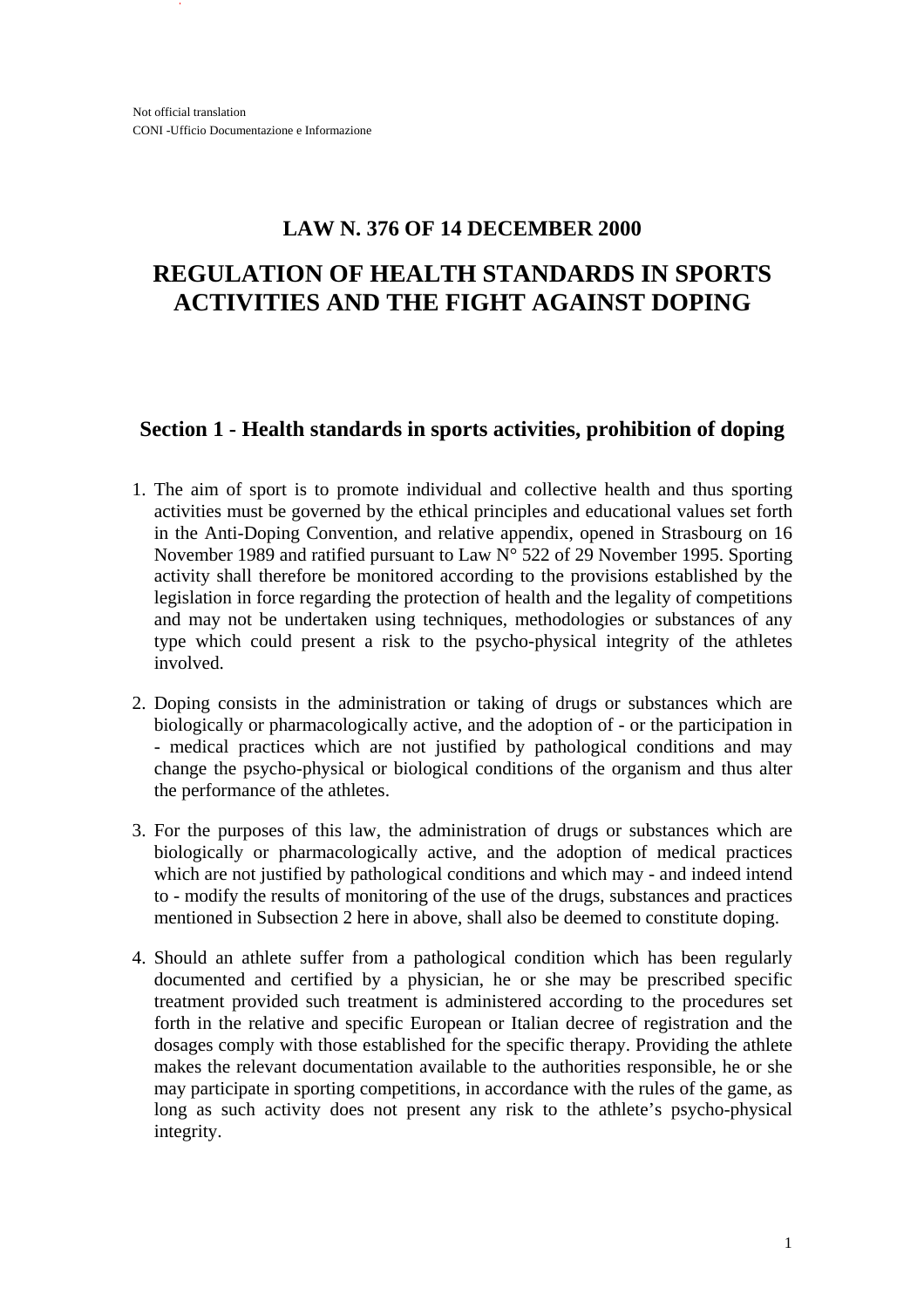## **Section 2 – Classification of doping substances**

- 1. All drugs or substances which are biologically or pharmacologically active, as well as any medical practices whose use is deemed to constitute doping pursuant to Section 1, and in accordance with the Sections of the Strasbourg Convention, ratified pursuant to Law N° 522 of 29 November 1995 and the indications of the International Olympic Committee (IOC) and the international organisations responsible for the sports sector, shall be classified into classes of drugs, substances or medical practices approved by decree of the Minister of Health, in agreement with the Minister for Cultural Heritage and Activities, according to the proposal put forward by the Commission for the Monitoring and Control of Doping and the Protection of Health in Sports Activities of which in Section 3.
- 2. The classification of drugs or substances which are biologically or pharmacologically active is determined on the basis of their respective chemical and pharmacological characteristics; the classification of medical practices is determined on the basis of their respective physiological effects.
- 3. The classes shall be revised on a regular basis every six months or sooner and any variations shall be made according to the procedures set forth in Subsection 1.
- 4. The decree of which in Subsection 1 shall be published in the *Official Gazette*.

## **Section 3 - Commission for the Monitoring and Control of Doping and the Protection of Health in Sporting Activities**

1. A Commission for the Monitoring and Control of Doping and the Protection of Health in Sporting Activities (hereinafter the "Commission") shall be instituted at the Ministry of Health for the purpose of undertaking the following activities:

a) Establishing the classes of which in Section 2, Subsection 1, and revising such classes according to the procedures set forth in Section 2, Subsection 3;

b) Determining, in compliance with the indications of the IOC and other relative organisations and institutions, the cases, criteria and methodologies for antidoping control and identifying the competitions and sporting activities for which health checks shall be conducted by the laboratories of which in Section 4, Subsection 1, on the basis of the characteristics of the competitions and sports activities involved;

c) Performing anti-doping controls and checks on the health of the athletes during and outside competitions, availing itself of the laboratories of which in Section 4 as well as physicians specialised in sports medicine; preparing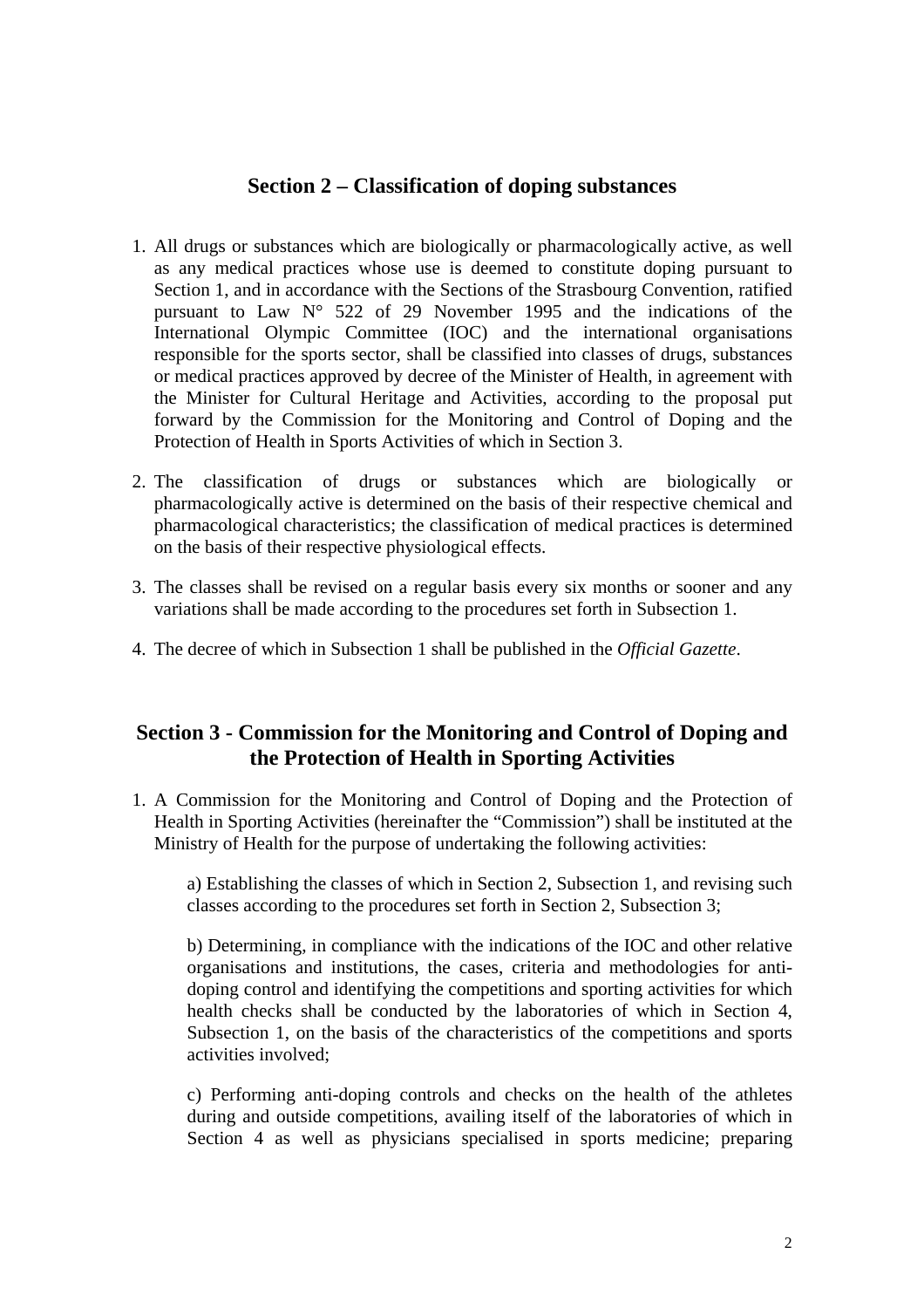research programmes into drugs, substances and medical practices which may be used for doping in sporting activities;

d) Identifying means of co-operating with National Health Service structures in order to implement anti-doping controls;

e) Maintaining working relationships with the European Union and international organisations and guaranteeing participation in anti-doping programmes;

f) Promoting information campaigns for the protection of health in sporting activities and the prevention of doping, especially in all state and private schools of every type and level, in co-operation with public authorities, the Italian National Olympic Committee (CONI), national sports federations, affiliated sports clubs, public and private organisations for the promotion of sports, and availing itself of physicians specialised in sports medicine.

- 2. Within ninety days of the coming into force of this law, the Minister of Health, in agreement with the Minister for Cultural Heritage and Activities and with the approval of the relevant Parliamentary Commissions, shall issue a decree confirming the regulation establishing the ways and means in which the Commission shall be organised and shall function,
- 3. The Commission shall be composed of:

a) Two representatives from the Ministry of Health, one of whom shall be appointed chairman;

b) Two representatives from the Ministry for Cultural Heritage and Activities;

c) Two representative from the Conference of Chairmen of Regions and Autonomous Provinces;

- d) A representative from the Higher Institute of Health;
- e) Two representatives from CONI;
- f) A representative chosen by trainers and coaches;
- g) A representative chosen by athletes;
- h) A legal toxicologist;
- i) Two physicians specialised in sports medicine;
- l) A paediatrician;
- m) A pathologist;
- n) A biochemist;
- o) A pharmacologist;
- p) A representative chosen by sports promotion bodies;
- q) An expert in pharmaceutical legislation.
- 4. The Commission members of which in letters f), g) and p) of Subsection 3 shall be proposed by the Minister for Cultural Heritage and Activities; the members of which in letters h) and n) of Subsection 3 shall be proposed by the National Federation of Associations of Chemists; the members of which in letters i), l) and m) of Subsection 3 shall be proposed by the National Federation of Associations of Physicians and Dentists; the members of which in letters o) and q) of Subsection 3 shall be proposed by the National Federation of Associations of Pharmacists.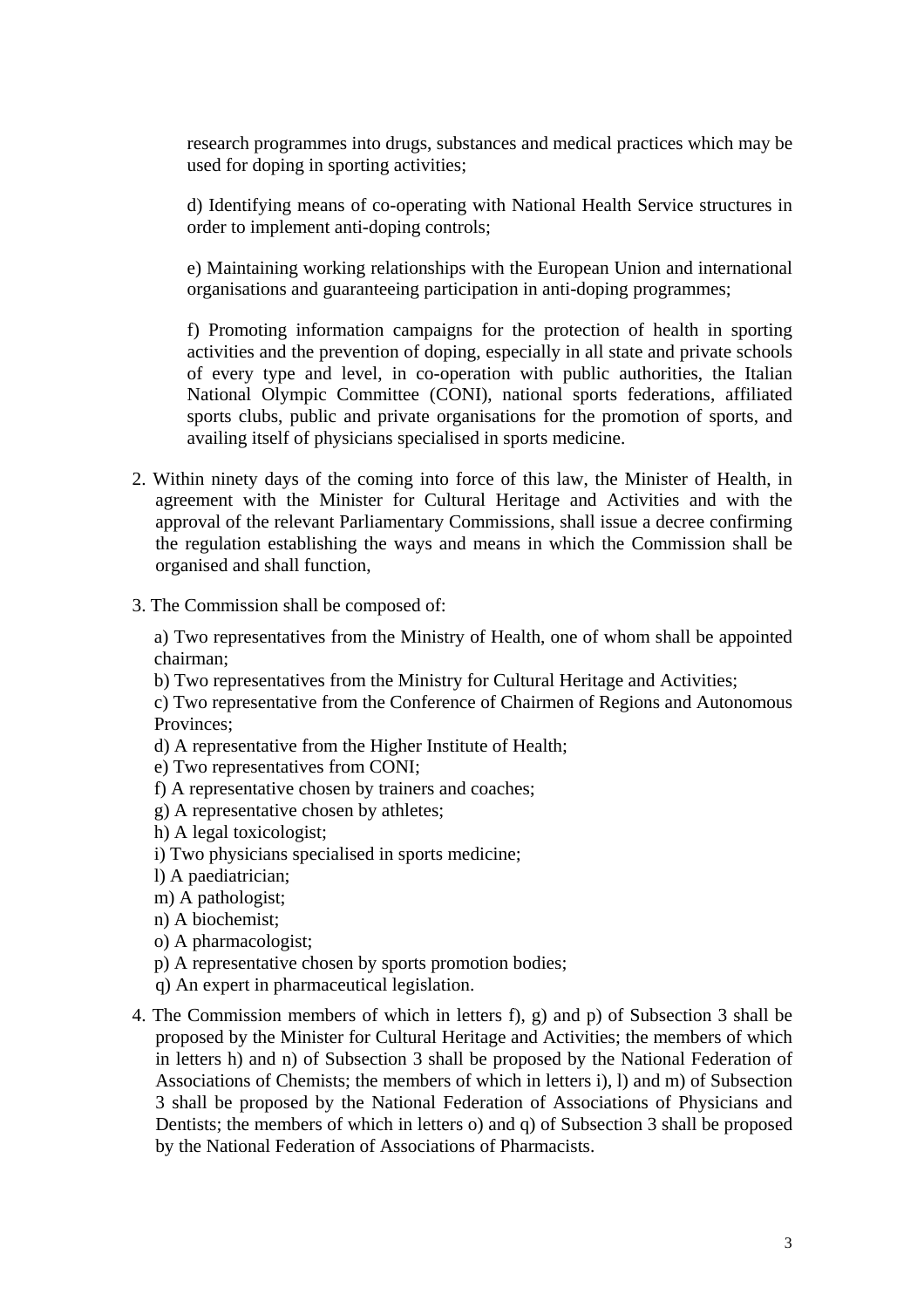- 5. The members of the Commission shall be appointed by Decree of the Minister of Health, in agreement with the Minister for Cultural Heritage and Activities, and shall hold office for a non-renewable period of four years.
- 6. Remuneration of the members and the budget for the functioning and operations of the Commission shall be set, pursuant to the regulation of which in Subsection 2, within a maximum limit of Lit. 2 billion per annum.

# **Section 4 – Laboratories performing health controls regarding sporting activity**

- 1. Health controls regarding the competitions and sporting activities identified by the Commission, pursuant to Section 3, Subsection 1, letter b), shall be performed by one or more laboratories accredited by the IOC or other international organisation recognised by the international regulations in force, on the basis of a convention signed by the Commission. Charges deriving from the convention shall not exceed a maximum limit of Lit. 1 billion per annum. The services provided by the accredited laboratories may not be charged to the National Health Service or to the State budget. The laboratories of which in this Section shall be supervised by the Higher Institute of Health, according to ways and means set forth in the Decree of the Minister of Health, after consultation with the Director of the Institute, to be issued within ninety days of the coming into force of this law.
- 2. The laboratories of which in Subsection 1 shall complete the following tasks:

a) Perform anti-doping controls according to the rules approved by the Commission pursuant to Section 3, Subsection 1, letter b);

b) Conduct research into drugs, substances and medical practices which may be used for the purpose of doping in sporting activities;

c) Cooperate with the Commission in defining the requisites of which in Subsection 3 of this Section.

- 3. Control of competitions and sporting activities other than those identified pursuant to Section 3, Subsection 1, letter b) shall be performed by laboratories with the organisational and functional requisites set forth in a Decree of the Minister of Health, after consultancy with the Commission, within 120 days of the coming into force of this law.
- 4. As from the date of signing of the conventions of which in Subsection 1 and in any case as from the  $180<sup>th</sup>$  day following the coming into force of this law CONI shall cease all activities regarding control of the analysis laboratory which is being active in the CONI itself.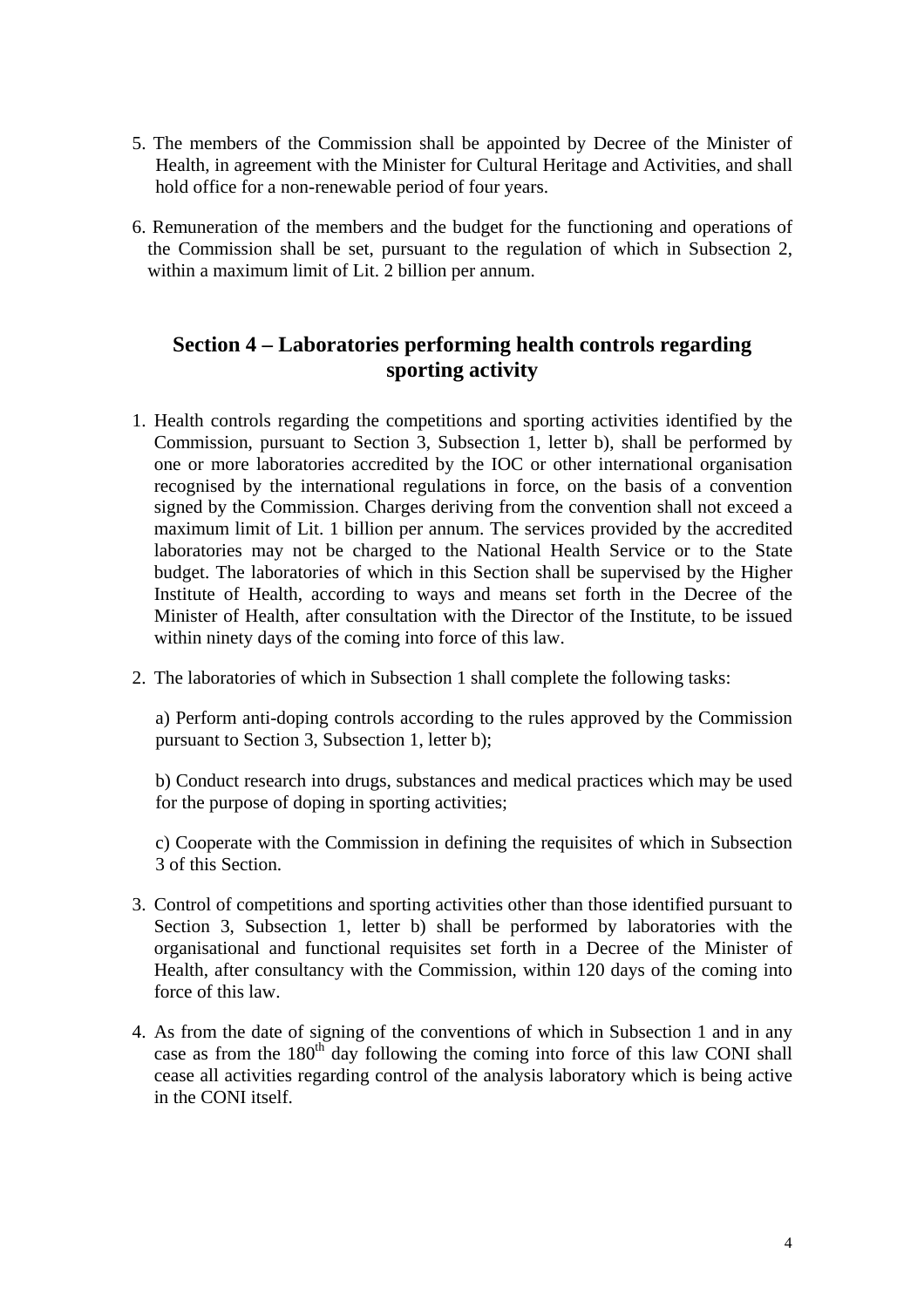#### **Section 5 – Responsibilities of the Regions**

1. The Regions shall plan Anti-doping and health protection initiatives with regard to sporting activities, identifying the services responsible and availing themselves of prevention departments as part of the regional health plan. The Regions shall also coordinate the activities of the laboratories of which in Section 4, Subsection 3.

## **Section 6 – Integration of the regulations of sporting organisations**

- 1. CONI, sports federations, affiliated sports clubs, sporting associations and public and private organisations for the promotion of sport shall adjust their regulations to encompass the provisions of this law. They shall provide sanctions and disciplinary procedures to regulate their members in the case of doping or refusal to submit to testing.
- 2. Being legally recognised as autonomous, the national sports federations may establish sanctions to discipline the administering or taking of drugs or of biologically or pharmacologically active substances and the adoption of - or participation in - medical practices which are not justified by pathological conditions and may change the psycho-physical or biological conditions of the organism and thus alter performance of the athletes, regardless of whether such practices are classified in the classes of which in Section 2, Subsection 1 or otherwise, on condition that such drugs, substances or practices are considered as to constitute doping by other international regulations in force.
- 3. The organisations of which Subsection 1 shall also prepare all the documentation necessary in order to comply with the rules governing the protection of health set forth in this law.
- 4. Athletes shall comply with the rules of which in Subsection 1 and shall confirm their full awareness and acceptance of the terms and conditions therein.
- 5. CONI, national sports federations and organizations for the promotion of sport shall ensure that all managers, technical staff, athletes and health care personnel are kept up to date with regard to problems related to doping. The activities of which in this Subsection shall not result in any further charges to public finance.

## **Section 7 – Drugs containing doping substances**

1. On an annual basis, the producers, importers and distributors of drugs included in the pharmacological classes prohibited by the IOC as well as those included in the classes of which in Section 2, Subsection 1, shall provide the Ministry of Health with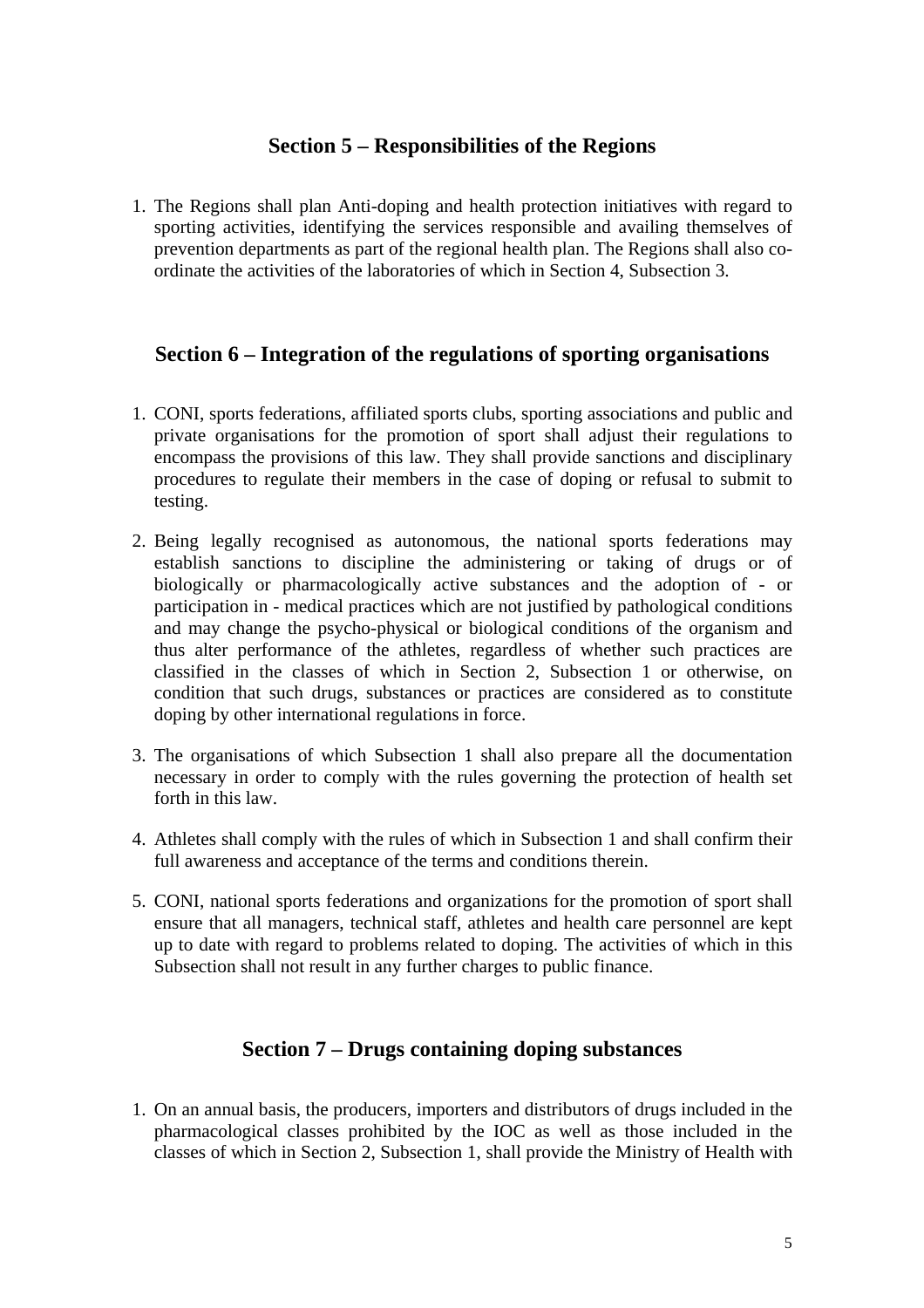data confirming the amounts produced, imported, distributed and sold to pharmacies, hospitals or other authorised facilities, for each pharmaceutical speciality.

- 2. The packaging and instruction sheet of the drugs of which in Subsection 1 shall show a special mark to be determined by the Commission. Furthermore, comprehensive details of "Precautions for those practising sports" shall be provided in a specially dedicated paragraph of the instruction sheet.
- 3. The Ministry of Health shall monitor compliance with the regulations of which in Subsection 2 regarding the packaging of drugs on application for national registration or on application for variation or on completion of 5 year revision of registration.
- 4. Galenical, officinal or magisterial preparations containing active ingredients or excipients included in the classes of prohibited drugs or substances established by the IOC as well as those of which in Section 2, Subsection 1, may only be prescribed in writing on a non-repeatable basis. The dispensing pharmacist must conserve the original prescription for six months.

#### **Section 8 – Reporting to Parliament**

1. The Minister of Health shall present Parliament with an annual Report on the state of implementation of this law and the activities completed by the Commission.

#### **Section 9 – Penalties**

- 1. Unless a more serious crime is constituted, whomsoever should obtain drugs or biologically or pharmacologically active substances included in the classes of which in Section 2, Subsection 1, which are not justified by pathological conditions and which may change the psycho-physical or biological conditions of the organism and thus alter the performance of athletes on behalf of a third party, or administer, take or encourage the use of the aforementioned substances or substances which may - and indeed intend - to modify the results of monitoring of the use of the drugs, shall be punished by imprisonment for between three months and three years and a fine of between Lit. 5 million and Lit. 100 million.
- 2. Unless a more serious crime is constituted, the penalties of which in Subsection 1 shall be applied to whomsoever shall adopt - or participate in - any medical practices included in the classes of which in Section 2, Subsection 1, which are not justified by pathological conditions, may change the psycho-physical or biological conditions of the organism and thus alter the performance of athletes, or may -and indeed intend to- modify the results of monitoring of the use of such practices.